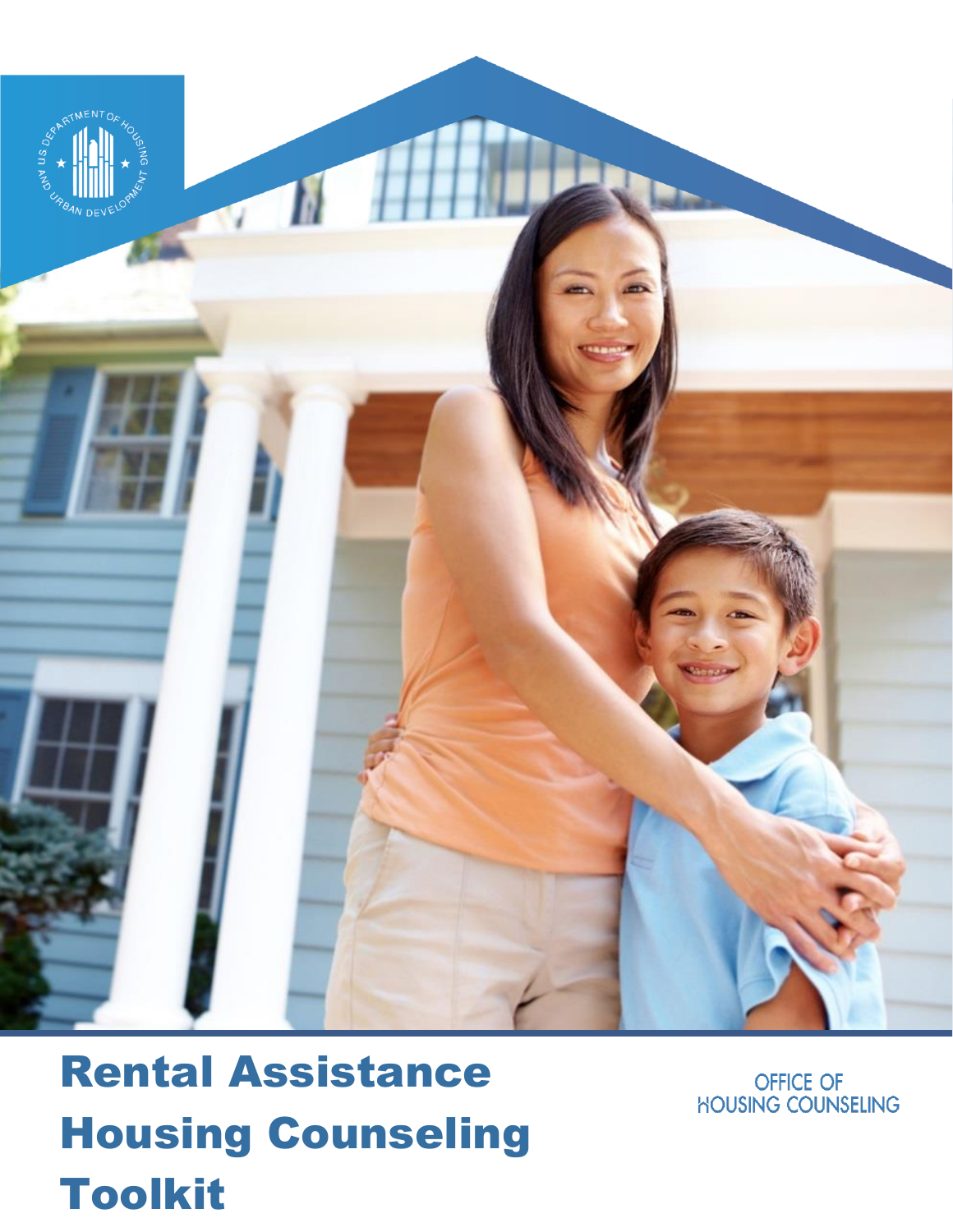# TABLE OF CONTENTS

| <b>SECTION 1</b>                        |    |
|-----------------------------------------|----|
| PROVIDING RENTAL HOUSING COUNSELING     | 4  |
| <b>SECTION 2</b>                        | 8  |
| ASSISTANCE PROGRAMS FOR RENTERS         | 9  |
| <b>SECTION 3</b>                        | 13 |
| <b>RESOURCES FOR COUNSELING RENTERS</b> | 14 |

*The information and guidance provided in this toolkit is intended to assist program participants with rental housing counseling. This toolkit does not supplant or supersede OHC Housing Counseling Program (HCP) requirements including but not limited to Section 106 of the HUD Act of 1968, 24 CFR Part 214, 2 CFR Part 200, HCP NOFAs, HCP Notices, or NOFA Grant Agreements.*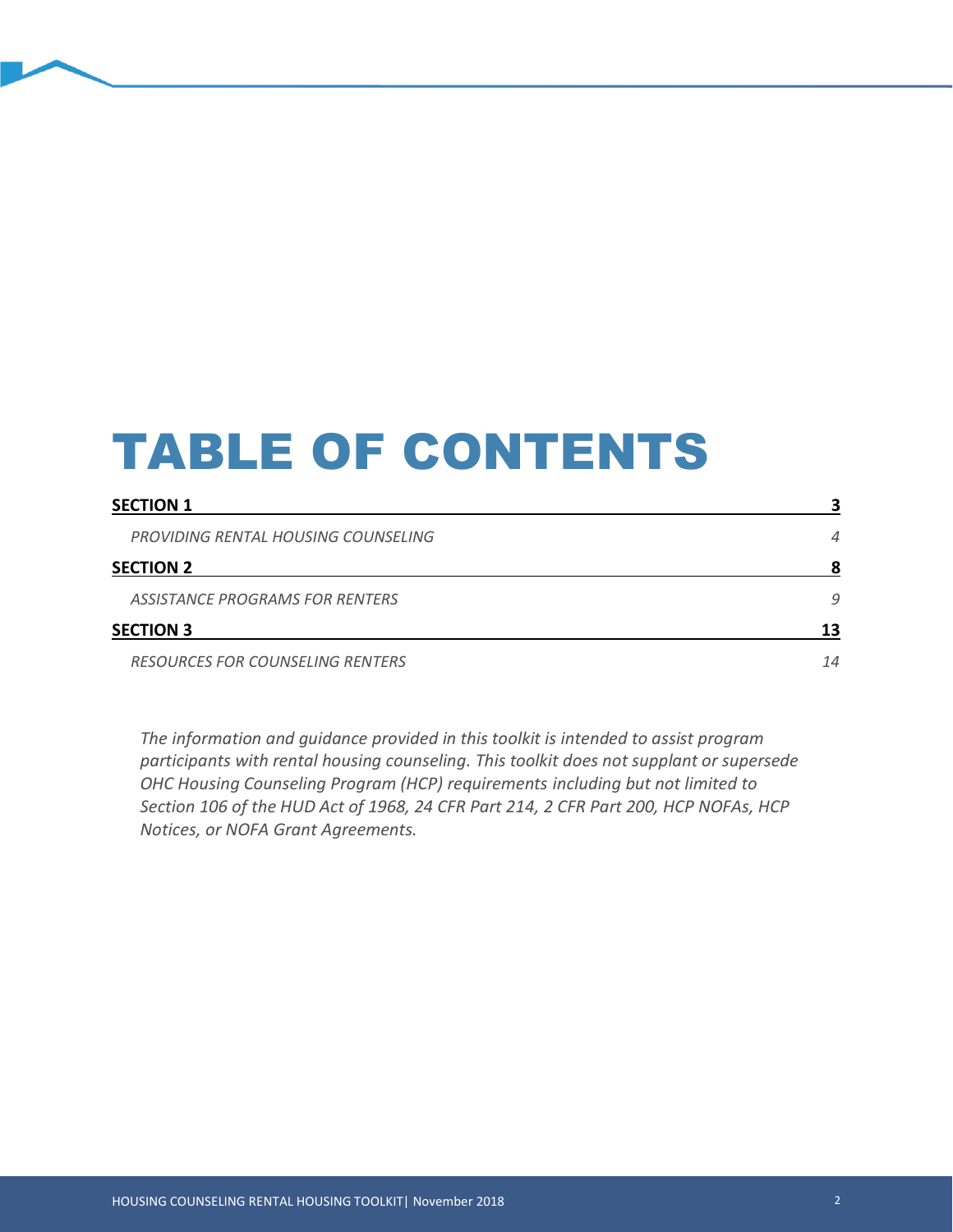# <span id="page-2-0"></span>SECTION 1 PROVIDING RENTAL HOUSING COUNSELING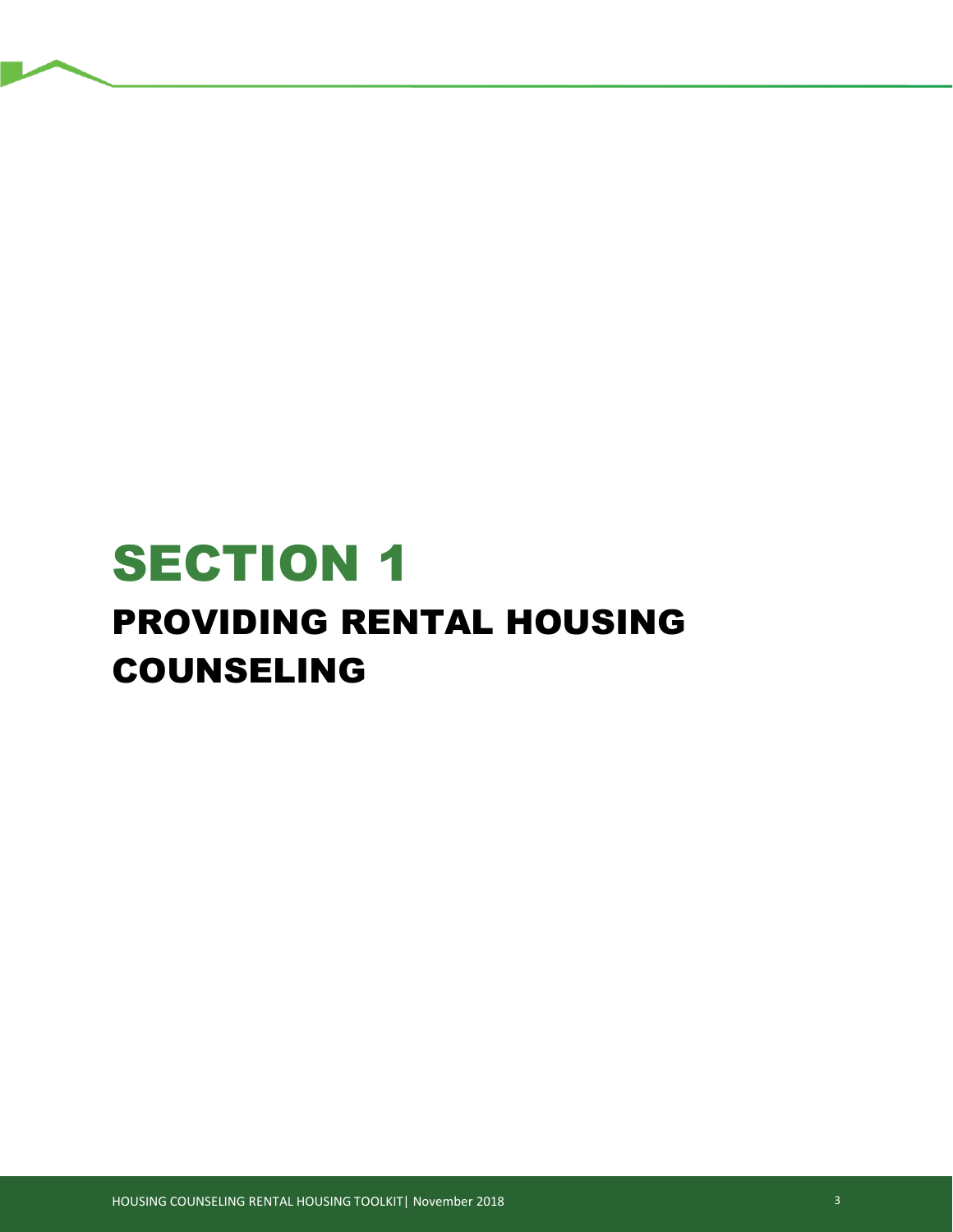# <span id="page-3-0"></span>PROVIDING RENTAL HOUSING COUNSELING

Rental housing is essential to many households. Housing counselors have an important role to play in helping clients navigate the rental process and secure a unit that fits their budget. Housing counselors may help clients find rental assistance, understand Fair Housing laws, become familiar with tenant-landlord relationships and responsibilities of each, and provide appropriate information on general housing issues.

## **What Housing Counselors Can Do for Renters**

- **Help clients identify an affordable unit.** Counselors can work with their clients to develop household budgets, determine what they can afford to pay for rent, establish if they are eligible for assistance, apply for rental assistance, and identify an appropriate unit.
- **Teach renters their rights and responsibilities.** Counselors can support their clients as they navigate the rental process, from paying deposits to signing and ending a lease. They can teach them their rights and responsibilities as renters, help them build and keep a good relationship and communication with their landlord, and help resolve landlord-tenant disputes.
- **Educate clients about financial planning and good rental practices.** Counselors can help renters develop and maintain financial literacy through counseling on budgeting, credit, and financial literacy for a future homeownership. They can also teach good rental practices such as obtaining rental insurance and maintaining a healthy home.

Housing counseling is a continuum, and counselors may work with households to address their unique housing goals. For instance, counselors may provide guidance to renters who ultimately wish to become homebuyers. While this issue is not discussed in this toolkit, there are several lease-purchase programs available to qualified households that allow them to pay rent for their unit and an additional amount that is accrued and may later be used as a down payment on the dwelling. Other programs offer the possibility of a household having a lease on a unit and after a set time, the owner must offer the right of first refusal to that household. An example of the latter form of lease-purchase program is through HUD's HOME Investment Partnerships [Program \(HOME\).](https://www.hud.gov/program_offices/comm_planning/affordablehousing/programs/home/) Households wishing to enter lease-purchase arrangements face similar issues to renter households, in that they often need assistance with credit issues, finding an affordable unit, and budgeting.

## **Teaching About Tenant Rights and Responsibilities**

Housing counselors can continue to provide significant support to renters once they have rented a unit. In some cases, affordable housing residents may need help understanding their rights and responsibilities under the terms of a lease, or they may need counseling services pertaining to landlord-tenant disputes. Federal and state laws protect tenants from discrimination and define rights such as the right to a habitable home and the right to privacy in the home. These laws also protect tenants from abuses such as withholding of security deposits and unlawful evictions. Tenants also have responsibilities under the terms of their leases.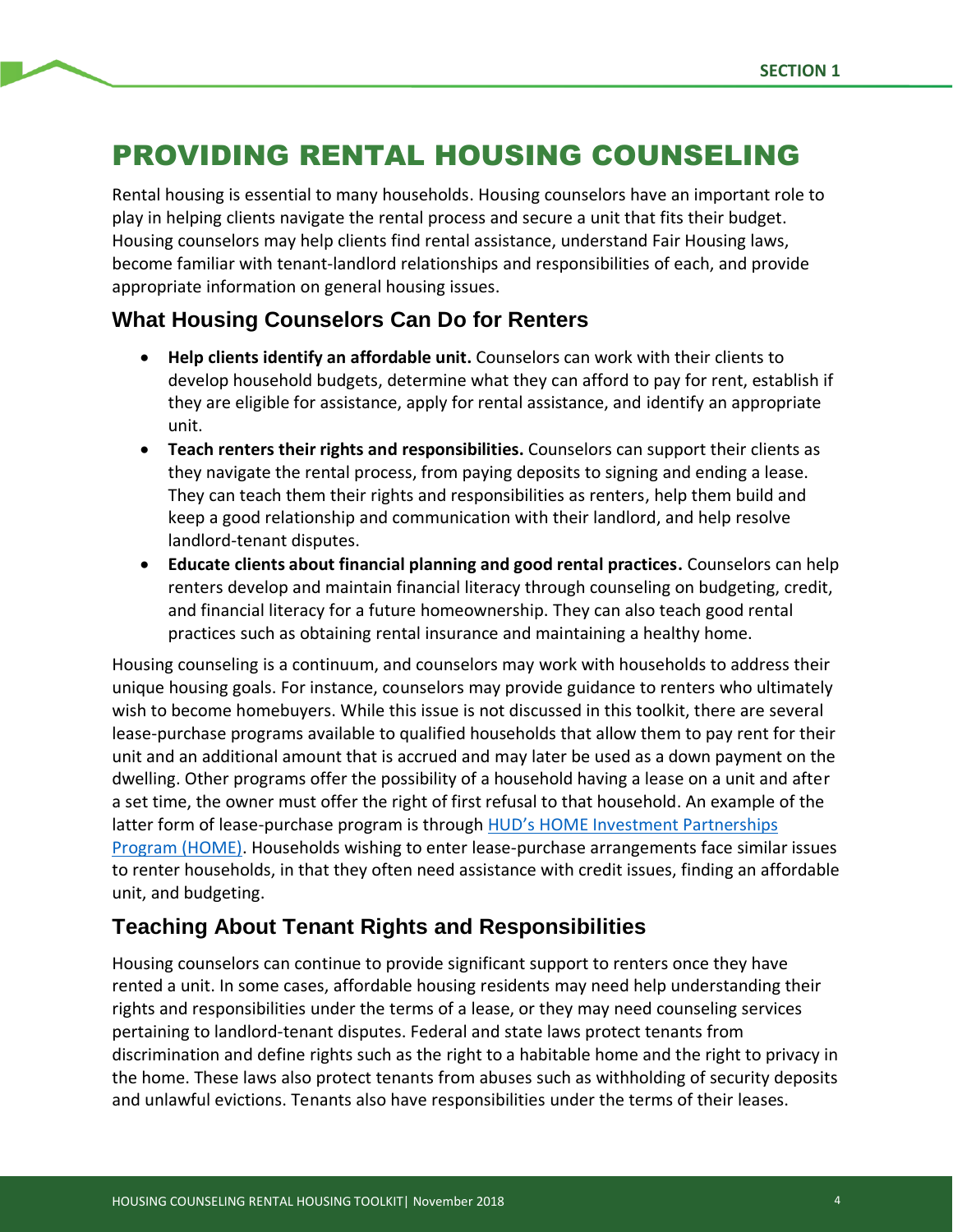Tenants' responsibilities may include meeting security deposit obligations, providing the landlord access to the premises, paying rent in a timely manner, and following payment procedures.

When tenants and landlords are in conflict, housing counselors can help tenants by making referrals to legal aid organizations. If a tenant falls behind on rent, housing counselors may help residents to stay in their units by working with the resident and the landlord to develop a repayment plan and helping the resident to apply for funds to assist with unpaid and overdue rents. Rental housing counseling can include working with residents' landlords when problems occur. Such counseling might prevent evictions, as landlords may be willing to working with existing residents to avoid paying for legal fees associated with evictions and unit turnover costs associated with repairs and improvements.

HUD provides information on its webpage about [tenant rights and responsibilities](https://www.hud.gov/groups/tenants) and [Fair](https://www.hud.gov/program_offices/fair_housing_equal_opp/online-complaint) Housing requirements. See the checklist provided in [Section 3](#page-12-0) for a list of items to discuss with clients about their rights and responsibilities. See [Section 4](#page-12-0) of this guide for additional resources related to tenant rights and responsibilities.

## **Supporting Client Action Plans and Good Rental Practices**

Relationships established through the rental counseling process puts the housing counselor in an excellent position to support renters in the pursuit of their larger financial goals and longterm healthy rental practices as provided in their client action plan. Counselors help clients build and protect assets through counseling on credit, renters' insurance, and emergency preparedness. In addition, they can help their clients stay healthy through education on healthy homes. See [Section 3](#page-12-0) for a list of items to discuss with clients about sound rental and financial practices and [Section 4](#page-12-0) of this guide for additional counseling resources.

## **Counseling Renters: A Checklist**

This checklist walks through the basic topics that a housing counselor can cover with a client who seeks or rents an affordable unit. Through this discussion, you can ensure that the client has a sustainable household budget, improves household financial capacity, has access to the housing and non-housing resources they need, has solid knowledge of their Fair Housing and accessibility rights, avoids eviction, and is prepared for safe and sustainable housing.

Consider providing the renter with a copy of pages 7 and 8 of the [How to be a Successful Renter](https://www.vhda.com/Renters/Documents/RenterHandbook.pdf) guide developed by the Virginia Housing Development Agency or with HUD'[s Renter's Guide](https://www.hud.gov/states/shared/working/r8/mf/topten) developed by the Denver Field Office. Both provide 10 useful tips for renting a unit.

### **Finding a Unit**

- 1. **Determine an affordable rent.** Work with the client to confirm they are ready to rent and determine the portion of their [household budget](https://www.hudexchange.info/programs/housing-counseling/resources/capacity-building/#sample-program-policies-procedures-and-forms) that should go toward housing:
	- Determine if the client is eligible for rental assistance.
	- Know the income thresholds by family size for your local area.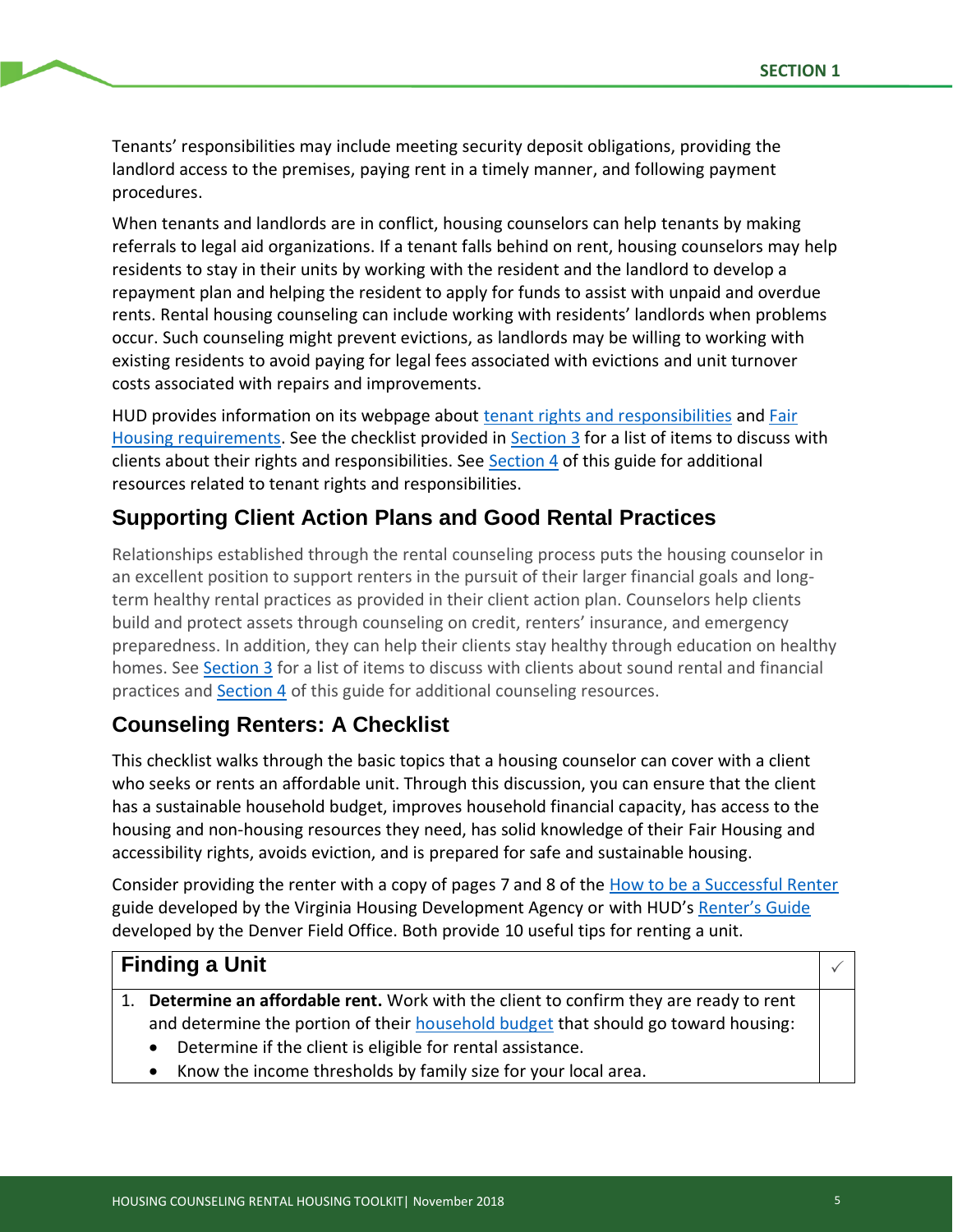- 2. **Find an affordable unit.** Help the client identify units in the area that fit their needs and budgets. Consider how many bedrooms they need and the type of housing that is best for them (single family, single room occupancy, supportive housing):
	- Develop a list of local subsidized units.
	- Have contacts with local nonprofits, affordable housing agencies, and the public housing authority (PHA).
	- Develop contacts with landlords.
- 3. **Find rental assistance for market rate units.** For clients with eligible incomes, help them apply for housing vouchers:
	- Know the tenant-based rental assistance programs in your community.
	- Help clients complete the application.
- 4. **Be alert for violations of fair housing laws.** As a housing counselor, be aware of pot ential discrimination against your clients:
	- Become familiar with [Fair Housing](https://www.hud.gov/program_offices/fair_housing_equal_opp/fair_housing_resources) laws.
	- If you suspect that your client is the victim of discrimination, alert appropriate [authorities.](https://www.hud.gov/program_offices/fair_housing_equal_opp/online-complaint)
- 5. **Be alert for scams.** Discuss common rental practices with your client so they do not fall prey to scams:
	- If you hear of suspicious activity, such as requests for money before viewing the property, or requests for cash only, alert the authorities.

#### **Signing a Lease**

- 1. **Understand the lease.** Review the lease with the client and confirm they understand its provisions:
	- Review basics such as the length of the lease, if it renews automatically, and if it has month-to-month provisions.
	- Make sure they know who manages the property and how to reach them.
	- Discuss monthly financial obligations such as monthly rent and utilities, as well as the security deposit, penalties for late payments, and any fees.
	- Highlight the rights and responsibilities codified in the lease such as who is responsible for repairs and when the landlord/property owner may enter the unit (see more on rights and responsibilities below under "Being a Renter").
- 2. **Understand lead-based paint disclosure (if applicable).** If the client is renting a home that was constructed before 1978, make sure they are aware of their rights under the Disclosure Act. Use the [Protect Your Family](https://www.epa.gov/lead/protect-your-family-lead-your-home) pamphlet to review the requirements.
- 3. **Pay deposits.** Make sure the client understands the rules for security deposits:
	- Revie[w security deposit rules in your state.](https://www.nolo.com/legal-encyclopedia/security-deposit-limits-deadlines-your-state-36186.html)
	- Know of local agencies that provide assistance with security deposits.
	- Recommend that they document in writing and/or pictures any damage in the unit at the time they sign the lease[, using a move-in/move-out inspection form,](https://www.hud.gov/sites/documents/90106.PDF) so that they are not held responsible for those items and can receive their full security deposit when they leave the unit.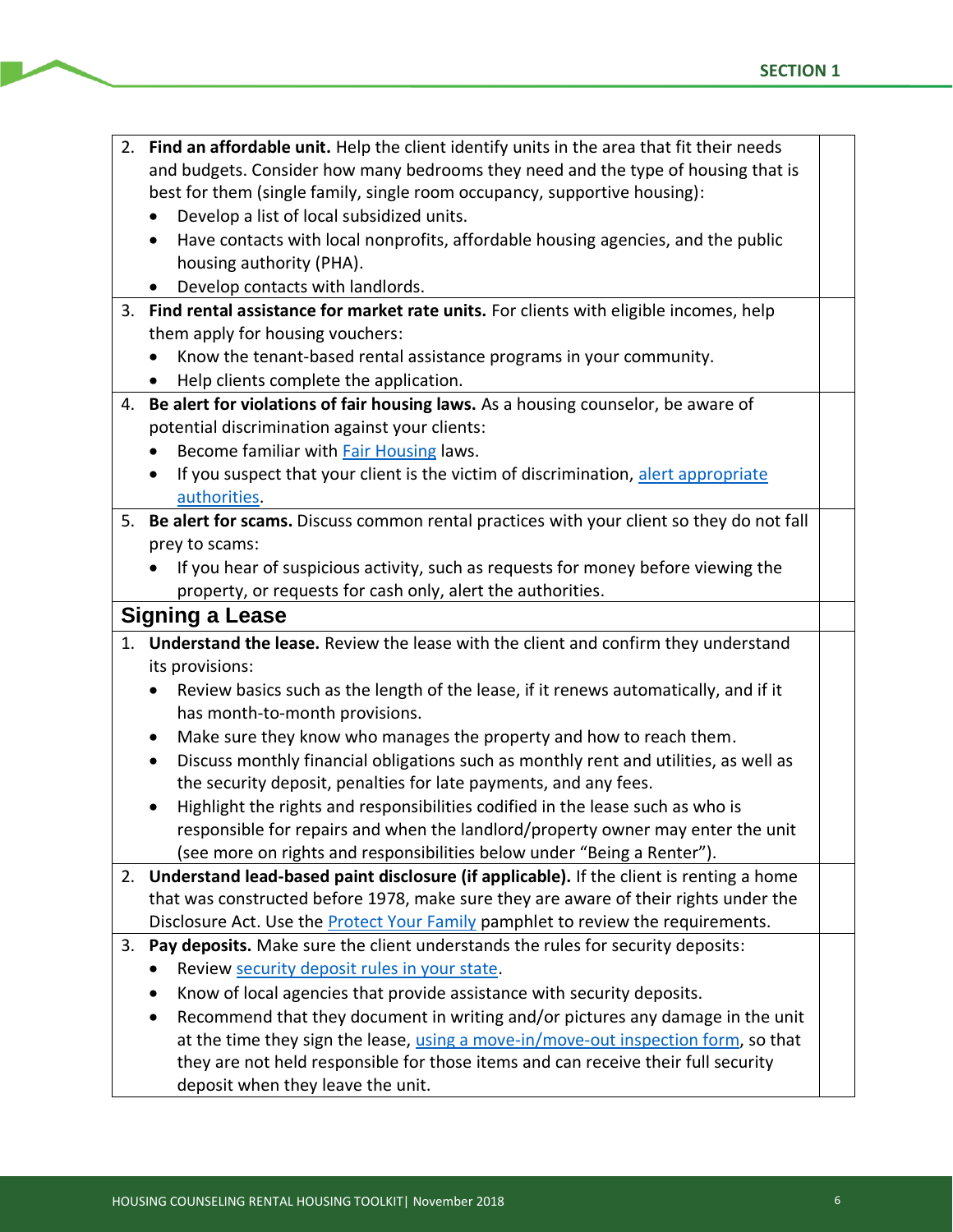|    | <b>Being a Renter</b>                                                                          |  |  |  |
|----|------------------------------------------------------------------------------------------------|--|--|--|
| 1. | Know your responsibilities as a tenant. Emphasize that compliance with lease                   |  |  |  |
|    | provisions will help avoid landlord-tenant disputes and eviction proceedings and will          |  |  |  |
|    | ensure repayment of the security deposit at the end of the lease.                              |  |  |  |
| 2. | Know your rights as a tenant. Discuss tenant rights and what to do if they find                |  |  |  |
|    | themselves in conflict with their landlord:                                                    |  |  |  |
|    | Discuss tenant rights and protections. HUD provides a helpful list.                            |  |  |  |
|    | Know your state and local laws on tenant rights.                                               |  |  |  |
|    | If the tenant is in subsidized housing, share this list of resident rights and                 |  |  |  |
|    | responsibilities.                                                                              |  |  |  |
|    | Address potential landlord-tenant disputes. Let the client know that the counseling            |  |  |  |
|    | agency can help them navigate disputes with their landlords.                                   |  |  |  |
|    | 3. Obtain rental insurance. Discuss the types and benefits of renter's insurance:              |  |  |  |
|    | Share information about where to obtain rental insurance.                                      |  |  |  |
|    | Provide basic information about the cost of rental insurance.                                  |  |  |  |
|    | Explain what is covered by rental insurance.                                                   |  |  |  |
| 4. | Maintain your rental unit. Discuss tenant responsibilities for maintaining a safe unit         |  |  |  |
|    | and healthy unit:                                                                              |  |  |  |
|    | Discuss the tenant's responsibility for keeping the unit clean and contacting the              |  |  |  |
|    | landlord for repairs.                                                                          |  |  |  |
|    | Emphasize the landlord's responsibility for providing a safe and habitable unit.               |  |  |  |
|    | Note that the landlord can hold the tenant financially responsible for repairs that            |  |  |  |
|    | resulted from negligence on the tenant's part.                                                 |  |  |  |
|    | Discuss the benefits of maintaining a healthy unit. Use the Healthy Homes Toolkit<br>$\bullet$ |  |  |  |
|    | and its checklists to review healthy homes issues for renters.                                 |  |  |  |
|    | <b>Planning for a Stable Future</b>                                                            |  |  |  |
|    | 1. Develop a long-term financial plan. Encourage your client to continue to work with          |  |  |  |
|    | the housing counseling agency in one-on-one counseling or through group education:             |  |  |  |
|    | Encourage them to maintain a sustainable budget.                                               |  |  |  |
|    | Discuss a plan for improving their financial capacity. This could include counseling           |  |  |  |
|    | on budgeting, credit, insurance, plans to purchase a home, and other topics critical           |  |  |  |
|    | to financial well-being.                                                                       |  |  |  |
|    | 2. Access available resources. Help your client access other housing and non-housing           |  |  |  |
|    | resources that may be available to them, including but not limited to the Family Self          |  |  |  |
|    | Sufficiency Program.                                                                           |  |  |  |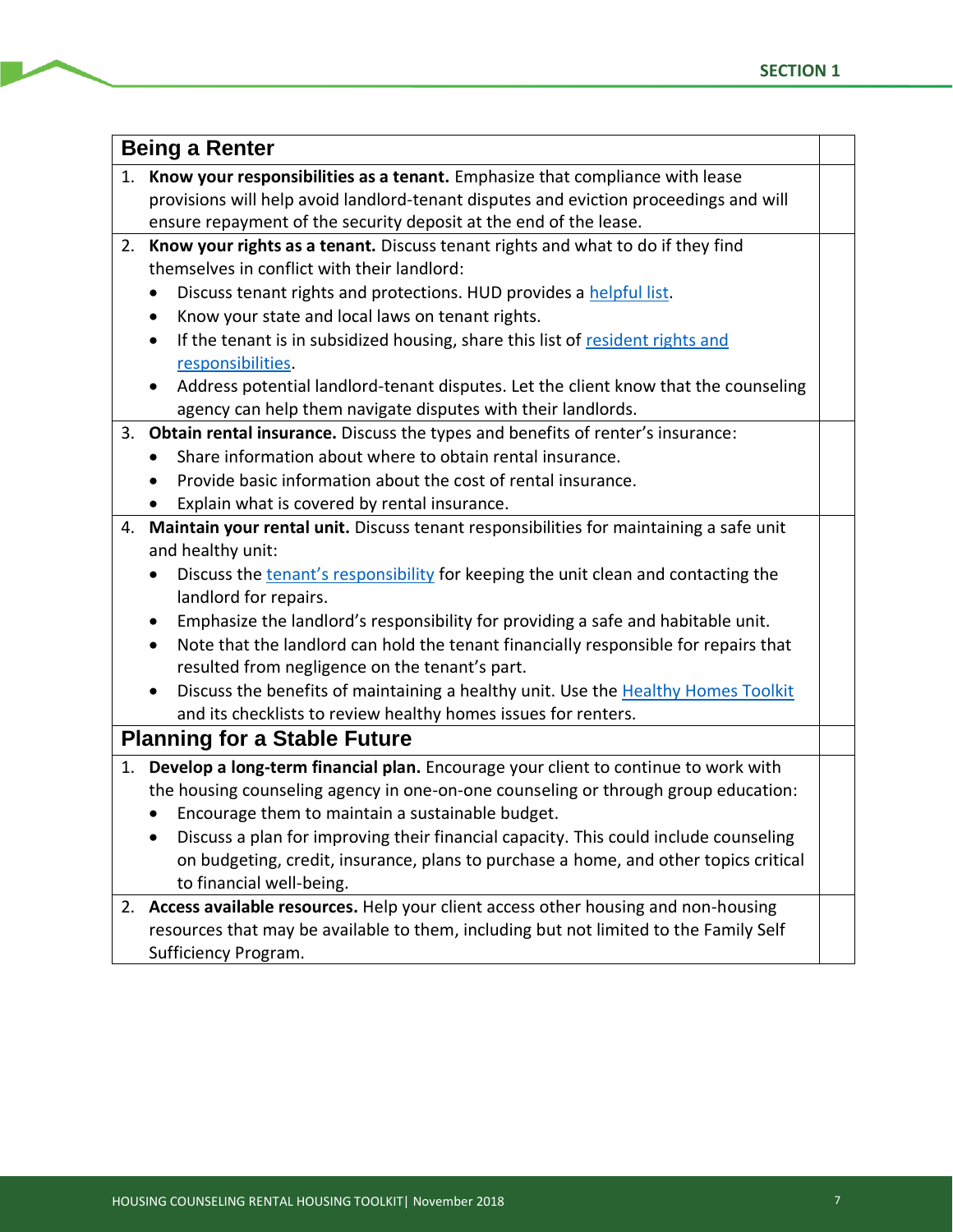# <span id="page-7-0"></span>SECTION 2 ASSISTANCE PROGRAMS FOR RENTERS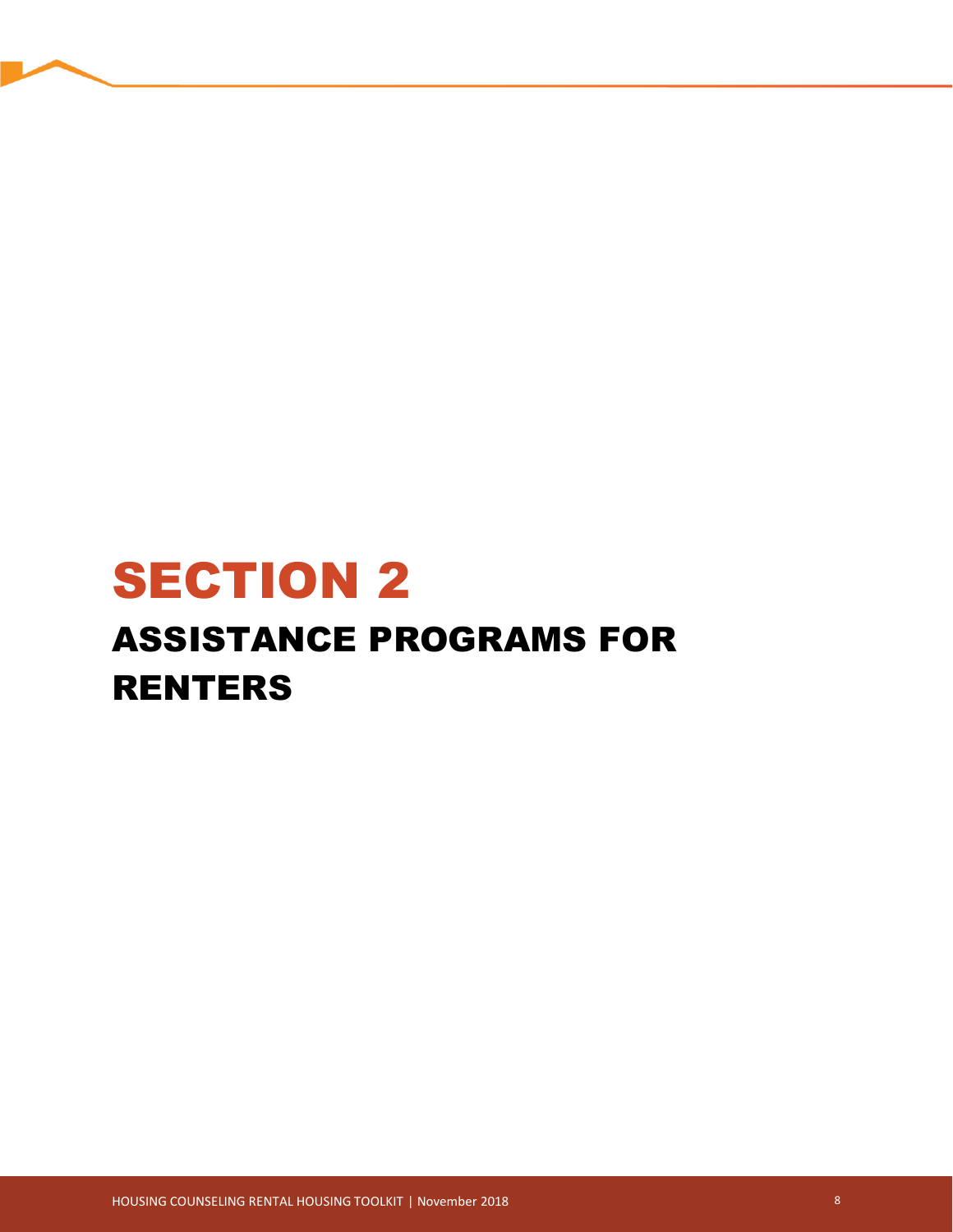# <span id="page-8-0"></span>ASSISTANCE PROGRAMS FOR RENTERS

Low- to moderate-income households have access to various resources to help address budget shortfalls. This section focuses on rental assistance and the HUD Family Self-Sufficiency (FSS) Program. Housing counselors should also be familiar with the social services in their community that could help a client meet needs such as food, healthcare, and employment, as these impact a client's ability to pay housing costs.

# **Identifying Housing Needs and Finding an Affordable Unit**

Counselors routinely help clients develop realistic budgets, discuss ways to save money, and learn about their housing needs to determine what they can afford to spend on housing. Lowincome households will often encounter a gap between what they can afford to pay for housing and the local housing market prices. In those cases, the counselor should help the client find rental assistance to fill that gap. This may mean helping the client identify a subsidized rental unit (i.e., affordable housing unit), or it could mean helping the tenant obtain a housing voucher that pays at least a portion of the difference between the market rent and what the tenant can afford to pay. For information on how much assistance a tenant may be eligible to receive, refer to HUD's [Housing Choice Vouchers Fact Sheet.](https://www.hud.gov/program_offices/public_indian_housing/programs/hcv/about/fact_sheet)

HUD provides two key resources for [finding affordable rental housing](https://www.hud.gov/topics/rental_assistance) and [finding local](https://www.hud.gov/topics/rental_assistance/local)  [assistance.](https://www.hud.gov/topics/rental_assistance/local) Rental assistance programs are discussed in more detail later in this section, and additional guidance on counseling renters about a suitable affordable unit is available in the counseling checklist in Section 1.

When working with senior citizens, counselors should note that many communities offer nonsubsidized housing for seniors 55 years or older. When living in non-subsidized rental housing, residents have more flexibility with the amount of assets they maintain, as their assets do not affect their eligibility to live in the community. However, rents may increase over time, possibly on an annual basis. Seniors must plan for potential increases when considering long-term nonsubsidized rental housing. Therefore, housing counselors may want to advise senior citizens of affordable rental housing that are subsidized, as described below.

### **Rental Assistance**

Rental assistance is a form of subsidy that lowers the cost of rental housing for low-income households. There are two types of rental assistance—tenant-based and project-based rental assistance:

- Tenant-based rental assistance is tied to the tenant. It generally comes in the form a voucher, which the tenant can use to help pay the rent for an acceptable rental unit.
- Project-based rental assistance is tied to the unit. The unit receives a subsidy that allows for a lower rent amount. A qualified tenant can rent that unit at the subsidized rent.

Both types of assistance require the administering agency to evaluate the household's characteristics to determine income eligibility. The administering agency reviews the household's characteristics, including family size, composition, and presence of an elderly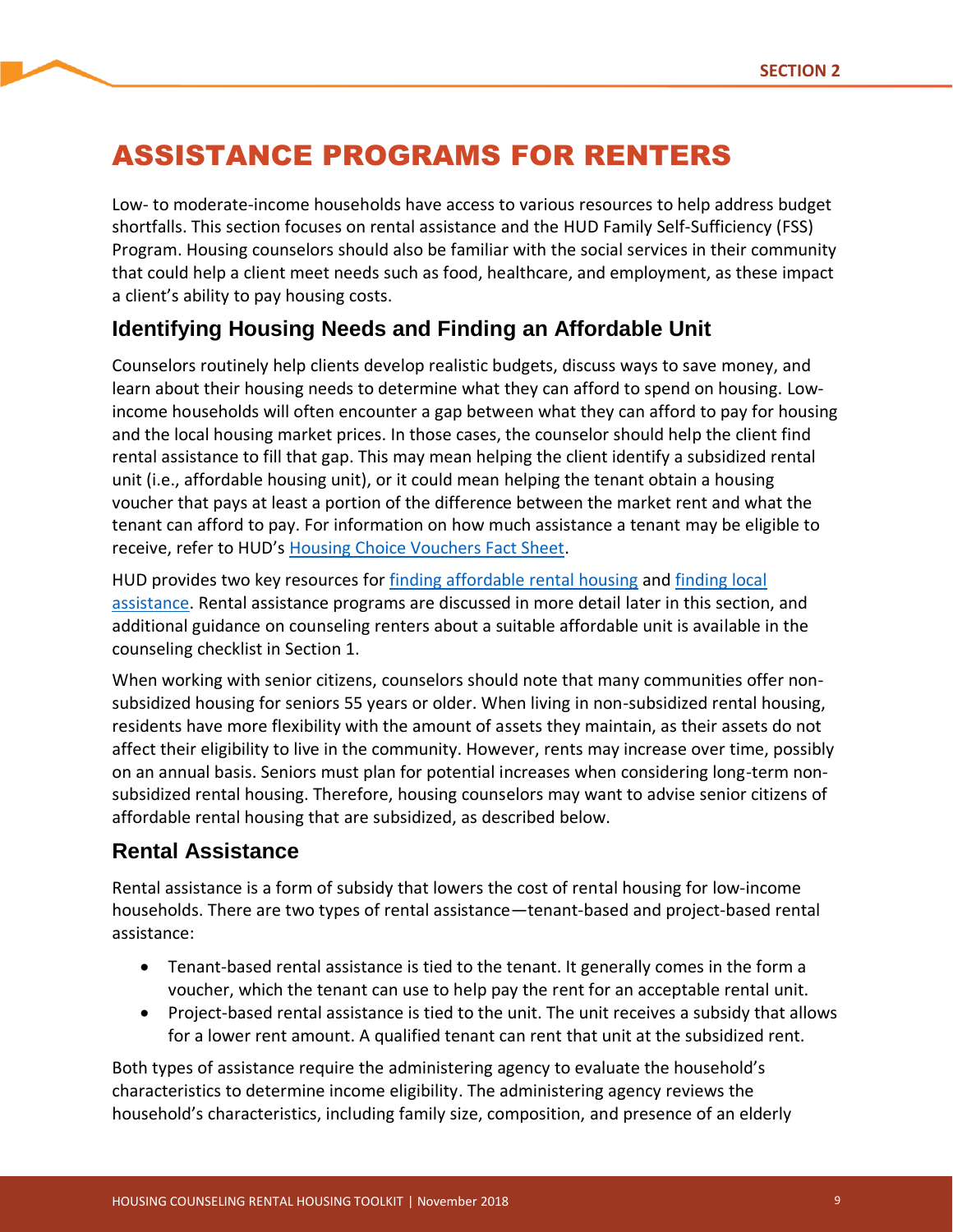and/or disabled family member. The administering agency also reviews the family's income and determines whether the family is eligible to receive rental assistance. Usually, the family must be either low income (with a total household income of less than 50 percent of the median income for a family of that size in the geographic area in which the housing is located) or very low income (with a total household income of less than 30 percent of the area median income).

#### *Tenant-Based Rental Assistance*

Tenant-based rental assistance is usually administered by a local government agency, such as a PHA. The agency determines if an applicant is eligible for assistance as well as the amount of rent that the household can afford to pay toward rent and utilities, known as the *tenant portion*. The agency grants a voucher that the resident may use for any market rate unit. The voucher covers the difference between the tenant portion of the rent and the fair market rent<sup>1</sup> or a *reasonable* rent for the unit, plus an allowance for utilities.

Key things to know about tenant-based rental assistance include the following:

- The most common type of tenant-based rental assistance is generally known as Section 8 or Housing Choice Vouchers and is administered by a local housing authority.
- Because tenant-based rental assistance is tied to the tenant, it is portable. This means that if the tenant decides to move from an existing unit, the tenant may use the voucher for any subsequent rental housing.
- The demand for tenant-based rental assistance typically exceeds the supply. Often, there are long waiting lists for these vouchers.

To learn about tenant-based rental assistance available in their community, housing counselors can contact the local housing authority or nonprofits involved in affordable housing. HUD provides various types of rental assistance through PHAs, the HOME Program, and the Continuum of Care Program for homeless individuals and families. The Supportive Services for Veteran Families Program, a joint program administered by HUD and the U.S. Department of Veterans Affairs, funds rapid re-housing and homelessness prevention for very low-income veterans. The following chart summarizes the most common forms of tenant-based rental assistance and provides links to the agencies that administer them.

| <b>Tenant-Based Rental Assistance Types and Sources</b> |                                                |  |  |
|---------------------------------------------------------|------------------------------------------------|--|--|
| To find out about:                                      | Contact this agency in your community:         |  |  |
| Housing Choice Vouchers (Section 8)                     | <b>Public Housing Authorities</b>              |  |  |
| Tenant-Based Rental Assistance (HOME Program)           | <b>HOME Program Participating Jurisdiction</b> |  |  |
| Tenant-Based Rental Assistance (homelessness            | <b>HUD-funded Continuums of Care</b>           |  |  |
| assistance programs)                                    |                                                |  |  |
| Tenant-Based Rental Assistance (HOPWA Program)          | Housing Opportunities for Persons With AIDS    |  |  |
|                                                         | (HOPWA) grantees                               |  |  |

 $1$  Fair market rent (FMR) is a term that HUD uses as gross rent estimates. They include the shelter rent plus the cost of all utilities, except telephones. HUD sets FMRs to ensure that a sufficient supply of rental housing is available to program participants. The level at which FMRs are set is expressed as a percentile point within the rent distribution of standard-quality rental housing units. The current definition used is the 40th percentile rent, the dollar amount below which 40 percent of the standard-quality rental housing units are rented.

 $\overline{a}$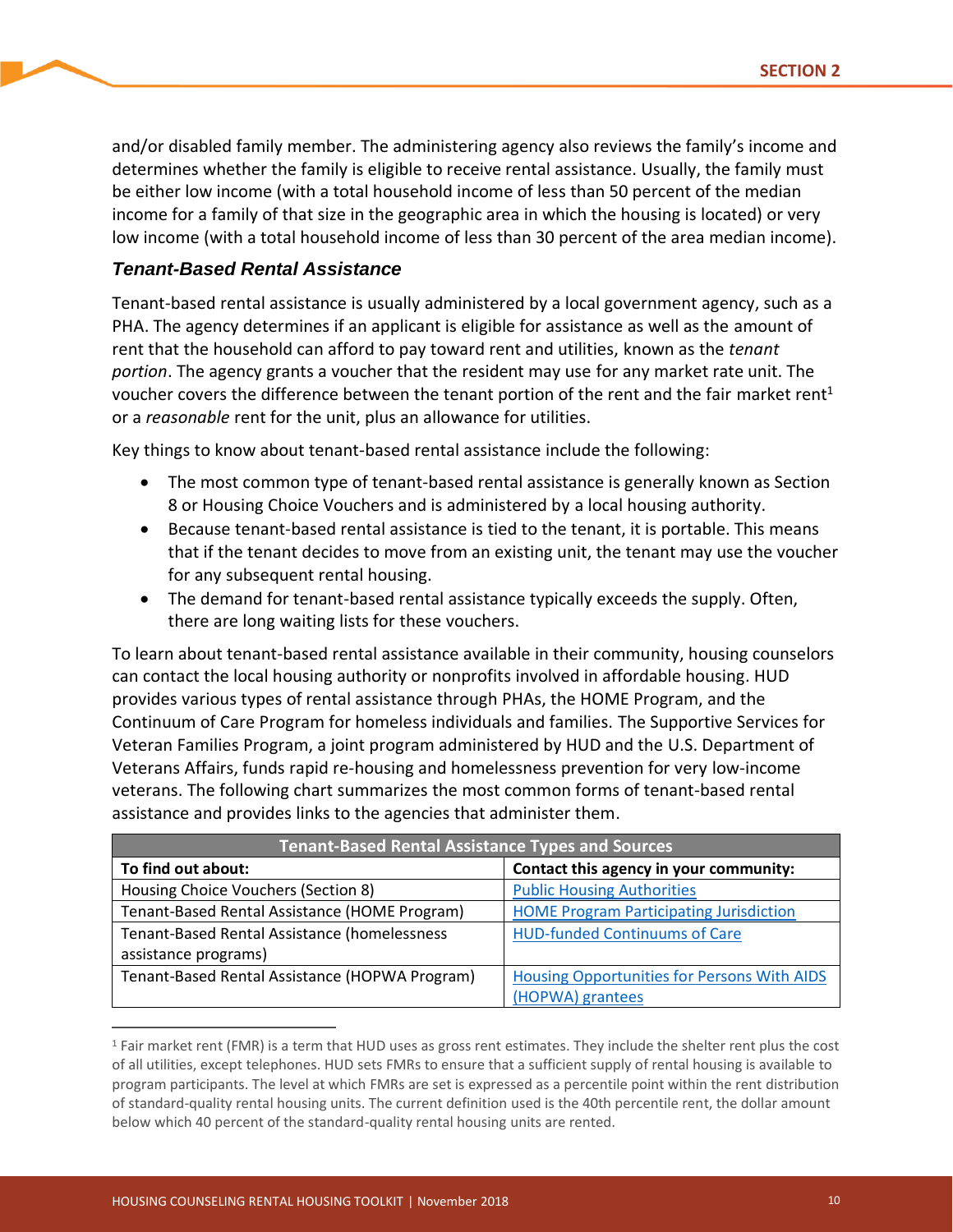| <b>Tenant-Based Rental Assistance Types and Sources</b> |                                             |  |
|---------------------------------------------------------|---------------------------------------------|--|
| To find out about:                                      | Contact this agency in your community:      |  |
| Multi-Family Housing Rental Assistance (rural)          | U.S. Department of Agriculture (USDA) Rural |  |
|                                                         | Development                                 |  |
| Supportive Services for Veteran Families (supportive    | U.S. Department of Veterans Affairs         |  |
| services and rapid re-housing assistance)               |                                             |  |

#### *Project-Based Rental Assistance (or Subsidized Units)*

Project-based rental assistance is administered by the owner or manager of the subsidized rental property. The owner/manager will collect documentation on the applicant's household income and characteristics. As with tenant-based rental assistance, they review the household income and size to determine eligibility and the tenant portion of the rent and utilities.

Key things to know about project-based rental assistance include the following:

- If the resident moves out, then the assistance, or subsidy, stays with the unit.
- HUD, USDA, state, and local agencies have subsidized properties funded through numerous sources. Common ones include Low-Income Housing Tax Credit (LIHTC), Public Housing, and Project-Based Section 8 (see the table below for a more complete listing).
- Some properties are specifically designated for certain populations. For instance, HUD Section 202 properties are dedicated to elderly persons age 62 and over, while Section 811 properties are dedicated to persons with disabilities.
- A property may be subsidized from multiple sources. For example, a property may have received tax credits and HOME funds.
- The demand for subsidized units is generally high and there is not necessarily a centralized waiting list for them. These properties have income restrictions that any prospective resident must meet. For instance, to be eligible to reside in a Section 202 property, the resident's household income may not exceed 50% of the area median income for that family size, as defined by HUD.

To learn more about project-based rental assistance available in the community, housing counselors should connect with the local housing authority and nonprofits to get a list of subsidized units. The following chart indicates some of the common sources of project-based rental assistance and links to the agencies that administer them.

| <b>Project-Based Rental Assistance Types and Sources</b> |                                                              |  |  |
|----------------------------------------------------------|--------------------------------------------------------------|--|--|
| To find out about:                                       | Use these sources to find local programs and properties:     |  |  |
| HUD-insured or HUD-subsidized housing-                   | <b>HUD's Office of Multifamily Housing</b>                   |  |  |
| Section 202, 811, 221(d)3, 236                           |                                                              |  |  |
| Project-Based Section 8                                  | HUD's Office of Multifamily Housing Section 8 Expiring       |  |  |
|                                                          | <b>Contracts</b>                                             |  |  |
| Project-Based Rental Assistance                          | <b>Rental Assistance Demonstration Quick Reference Guide</b> |  |  |
|                                                          | to Multifamily Housing Requirements                          |  |  |
| Project-Based Rental Assistance                          | <b>HUD-funded Continuums of Care</b>                         |  |  |
| (homelessness assistance programs)                       |                                                              |  |  |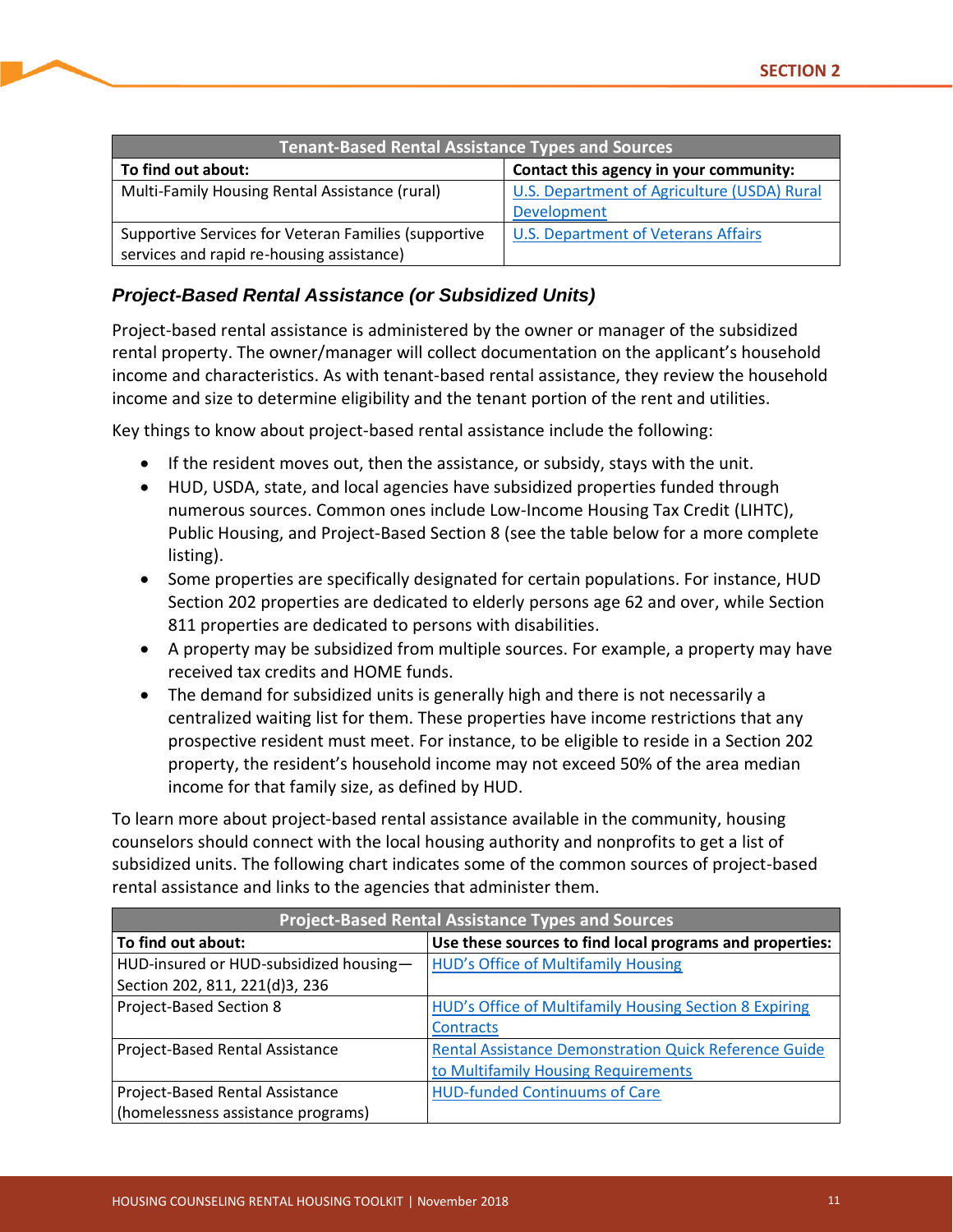| <b>Project-Based Rental Assistance Types and Sources</b> |                                                          |  |
|----------------------------------------------------------|----------------------------------------------------------|--|
| To find out about:                                       | Use these sources to find local programs and properties: |  |
| Project-Based Rental Assistance (HOPWA)                  | <b>HOPWA</b> grantees                                    |  |
| Rural affordable rental housing-Section                  | U.S. Department of Agriculture (USDA) Rural              |  |
| 515, Section 514/516, and Section 538                    | <b>Development Multi-Family Housing Rentals</b>          |  |

In addition, there may be other affordable rental housing projects available in your area that include some form of public financing and may have affordable rents. These projects might offer project-based rental assistance. For more information on these programs, contact [HOME](https://www.hudexchange.info/grantees/find-a-grantee/?state=&program=on¶ms=%7B%22limit%22%3A20%2C%22sort%22%3A%22%22%2C%22years%22%3A%5B%5D%2C%22searchTerm%22%3A%22%22%2C%22dir%22%3A%22%22%2C%22grantees%22%3A%5B%5D%2C%22state%22%3A%22%22%2C%22programs%22%3A%5B7%5D%7D)  [Program Participating Jurisdictions,](https://www.hudexchange.info/grantees/find-a-grantee/?state=&program=on¶ms=%7B%22limit%22%3A20%2C%22sort%22%3A%22%22%2C%22years%22%3A%5B%5D%2C%22searchTerm%22%3A%22%22%2C%22dir%22%3A%22%22%2C%22grantees%22%3A%5B%5D%2C%22state%22%3A%22%22%2C%22programs%22%3A%5B7%5D%7D) contact [Community Development Block Grant grantees,](https://www.hudexchange.info/grantees/contacts/?params=%7B%22limit%22%3A20%2C%22sort%22%3A%22%22%2C%22newSearch%22%3Atrue%2C%22order%22%3A%22%22%2C%22years%22%3A%5B%5D%2C%22searchTerm%22%3A%22%22%2C%22grantees%22%3A%5B%5D%2C%22state%22%3A%22%22%2C%22programs%22%3A%5B2%5D%7D) or visit HUD's [LIHTC rental housing project database.](https://lihtc.huduser.gov/)

# **Family Self-Sufficiency Program**

The FSS program is a HUD program that helps low-income families to increase their earned income and reduce their dependency on welfare assistance and rental subsidies through planning, training, and support. The FSS program is administered locally by PHAs. The PHA collaborates with a Program Coordinating Committee (PCC) to secure commitments of public and private resources for the operation of the FSS program. A PCC includes representatives from the PHA and public housing resident representatives and, in some cases, tenants receiving Housing Choice Vouchers. The PCC is made up of various organizations and its composition may vary by PHA. Some of the most common PCC partners include Workforce Investment Boards, financial literacy and credit counseling providers, city or county government agencies, city or county human services/Temporary Assistance for Needy Families agencies, city or county departments of health and mental health, community colleges, and universities.

Key things to know about the FSS program include the following:

- The FSS program is available to public housing residents, Housing Choice Voucher program participants, residents of assisted housing served by tribally designated housing entities, and residents of project-based rental assistance projects.
- To apply, a family should contact the PHA directly.
- An interest-bearing escrow account is established by the PHA for each participating family. The PHA makes deposits to the account throughout the duration of the family's participation in the FSS program if and when a family's rent increases as a result of an increase in their earned income.

Housing counselors can help clients access the FSS program by contacting a PHA in their area that administers an FSS program. Not all PHAs administer the FSS program. Contac[t your local](https://www.hud.gov/program_offices/public_indian_housing/pha/contacts)  **[PHA](https://www.hud.gov/program_offices/public_indian_housing/pha/contacts)** to find out if they have an FSS program.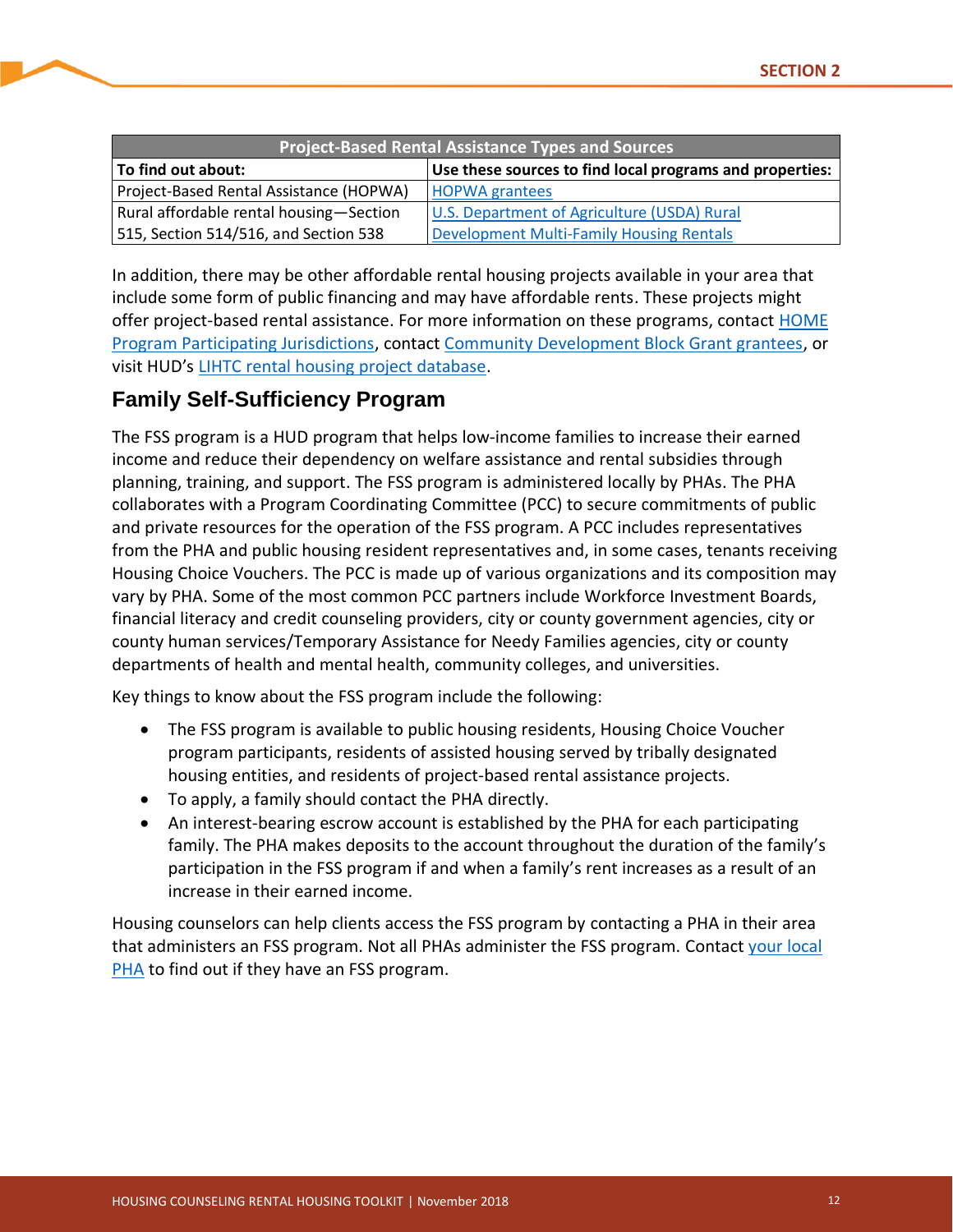# <span id="page-12-0"></span>**SECTION 3** RESOURCES FOR COUNSELING RENTERS